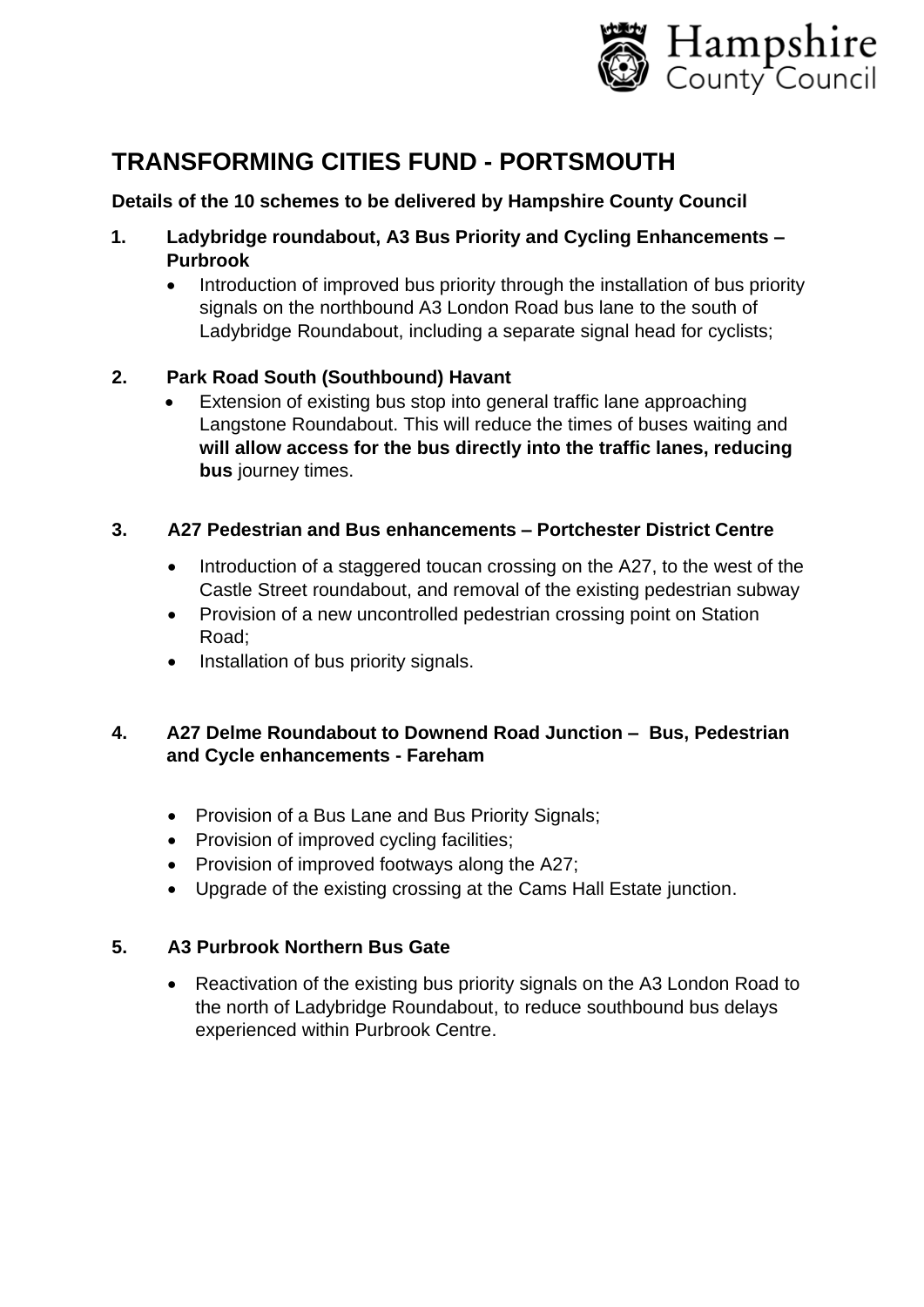

#### **6. Havant Town Centre Pedestrian/ Cycling Enhancements**

Enhancements to walking and cycling accessibility and wayfinding to Havant Town Centre, bus station and rail station, including:

#### **7. Havant College to Rail Station**

• Creation of cycle route between Havant College and the Rail Station via Elmleigh Road.

#### **8. Leigh Park Bus Stop Enhancements**

Local Bus Stop access enhancements to provide bus service improvements to reduce the time buses are waiting at two local stops through improvements to boarding and alighting facilities.

## **9. B2149 Bedhampton Road/ B2177 Bedhampton Hill roundabout improvements**

- Replacement of the existing roundabout with traffic signals at a key local pinch point for bus and vehicle movements;
- Introduction of a staggered Toucan (pedestrian/ cycle) crossing within the signals to enable easier crossing for pedestrians and cyclists;
- Introduction of bus detection technology along Bedhampton Hill and Bedhampton Road to improve priority for bus services, in order to reduce delays.

#### **10. Gosport Bus Station**

- Provision of a new and improved bus Station within easy walking distance to the ferry terminal and new taxi stand;
- Provision of a new taxi stand;
- Introduction of a northbound bus only one-way system across High Street to facilitate bus movements to the bus station.